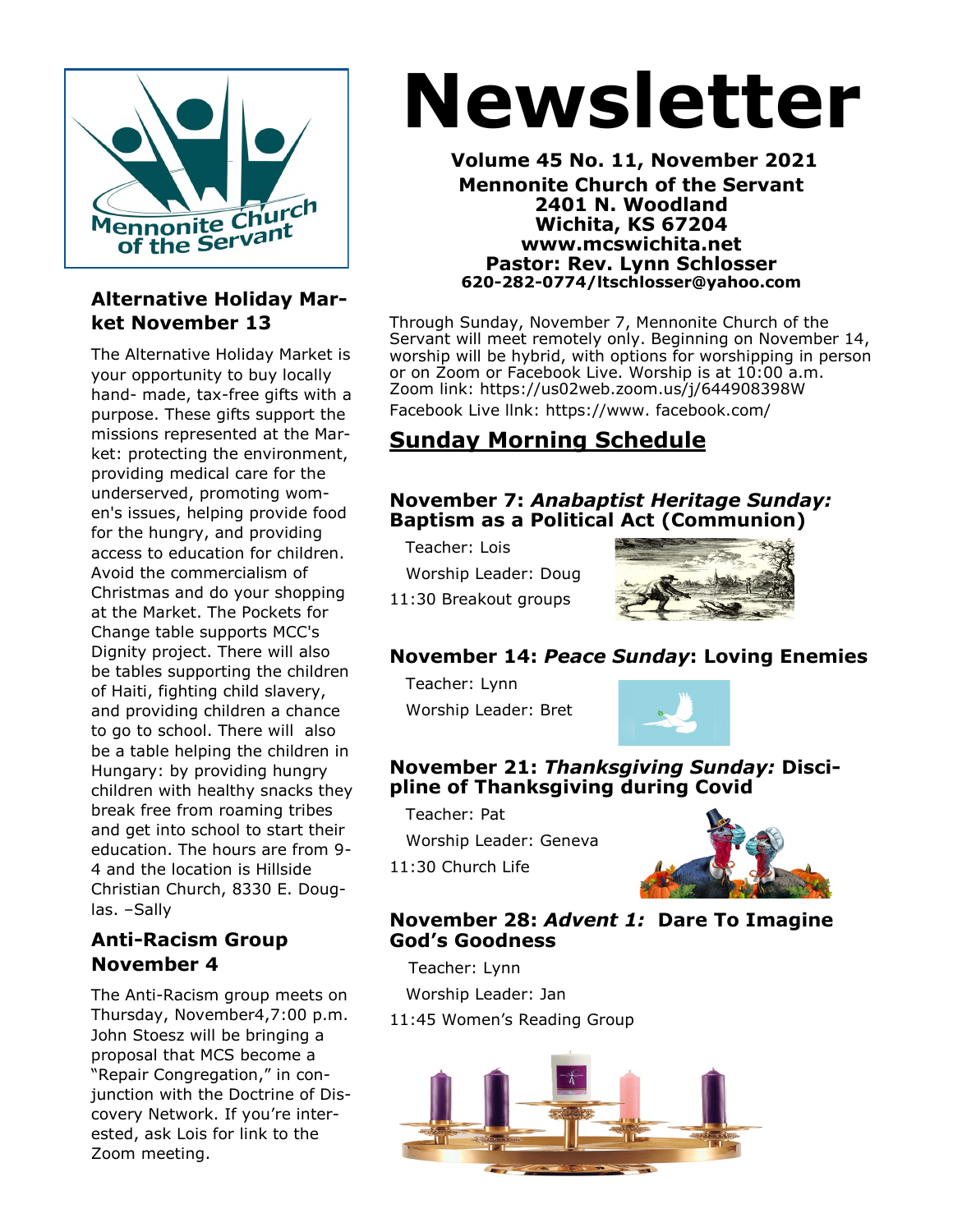#### **Kansas Coalition Against the Death Penalty Abolition Conference**

The Kansas Coalition Against the Death Penalty invites you to its 2021 Abolition Conference: "United Against the Death Penalty: All Roads Lead to Repeal". This virtual event will be held on Saturday November 6, 2021 from 1 to 3 p.m. on Zoom*. The panelists are*

- *Mary Head, murder victim family member;*
- *Dalton Glasscock, former Chair Sedgwick County Republican Party;*
- *Kevin Willmott, award winning director and screen writer, KU Department of Film and Media Studies;*
- *Rev. Willmar Harder, pastor Buhler Mennonite Church; and*
- *Julia Spainhour, chief attorney of Kansas Capital Habeas Office.*

To register and get your Zoom link, send an email to [info@ksabolition.org](mailto:info@ksabolition.org) and include your name and address.

Western District Conference delegates approved a resolution against the death penalty on August 8, 2009. In this resolution it states "We call upon the congregations of the Western District Conference to support efforts to change the public policy toward the elimination of the death penalty."

#### **KIPCOR Film Series:** *A Home Called Nebraska*, **November 14**

Through the U.S. Refugee Resettlement Program, the conservative state of Nebraska has long become the new home for innocent victims of terrorism, civil war, rape, attempted murder and persecution. But the Trump administration's policies fueled a growing hatred of Muslims and refugees. A Home Called Nebraska shines a heartwarming spotlight on the antidote to this racist nationalism: a community of people in Nebraska who work to dispel fear, build bridges and give an old-fashioned Midwestern welcome to newcomers.

The film will be shown at Krehbiel *Auditorium* in Luyken Fine Arts Center at Bethel College. Emily Haverkamp, an immigration and asylum lawyer from Wichita, will lead the discussion following the screening.

*Bethel's current COVID-19 protocols require physical distancing and mask-wearing indoors with groups of 10 or more.* 

#### **Saturday Morning Video Series and Book Study**

Every Saturday morning (except 5th Saturdays), MCS provides adult educational opportunities for members and friends of the congregation.

The 1st and 3rd Saturdays feature video lectures and interviews. Currently, the group is watching a series of Bill Moyer's interviews with Joseph Campbell, a prominent scholar on the power of myth.

2nd and 4th Saturdays the book study group's current read is Sarah Augstine's *The Land is Not Empty,* about how the "Doctrine of Discovery" harmed the indigenous people of the United States.

For more information and Zoom links, contact Jerry.

#### **Children's Ministry**

The third in series of monthly outings for children is planned for Saturday, November 20. This time, the children will spend the afternoon on a farm. Previous outings have been to a park and a pumpkin patch. In addition to a time of fun, Christian content is provided by a children's story. For more information about this outreach ministry, contact Vangie.

#### **Paneurhythmy**

Paneurhythmy is a system focused on achieving inner balance and harmonization. The emphasis of the exercises is on giving and receiving, with the goal of creating a conscious exchange with the forces of nature. (Wikipedia).

Jane Bond came up from Oklahoma and instructed the Women's Reading Group on Wednesday night, October 6, and the following day in Newton.

Paneurhythmy is done outside, if possible, from March 22 to September 22 and then the winter months are for practicing. We are looking for an inside space and will be meeting in the short term at 209 S Pine, Newton. Even though at present mostly women are participating, all are welcome. For more information, open this link:[https://](https://www.google.com/url?sa=t&rct=j&q=&esrc=s&source=web&cd=&cad=rja&uact=8&ved=2ahUKEwjSg6u1lO_yAhV7lWoFHTp3BrMQwqsBegQIBxAB&url=https%3A%2F%2Fwww.youtube.com%2Fwatch%3Fv%3DT-knQUpZQN0&usg=AOvVaw3Rk4xkYwBD5oKhcHiMo8S9)

[www.google.com/url?](https://www.google.com/url?sa=t&rct=j&q=&esrc=s&source=web&cd=&cad=rja&uact=8&ved=2ahUKEwjSg6u1lO_yAhV7lWoFHTp3BrMQwqsBegQIBxAB&url=https%3A%2F%2Fwww.youtube.com%2Fwatch%3Fv%3DT-knQUpZQN0&usg=AOvVaw3Rk4xkYwBD5oKhcHiMo8S9)

[sa=t&rct=j&q=&esrc=s&source=web&cd=&cad=rja&uact](https://www.google.com/url?sa=t&rct=j&q=&esrc=s&source=web&cd=&cad=rja&uact=8&ved=2ahUKEwjSg6u1lO_yAhV7lWoFHTp3BrMQwqsBegQIBxAB&url=https%3A%2F%2Fwww.youtube.com%2Fwatch%3Fv%3DT-knQUpZQN0&usg=AOvVaw3Rk4xkYwBD5oKhcHiMo8S9) [=8&ved=2ahUKEwjSg6u1lO\\_yAhV7lWoFHTp3BrMQwqsB](https://www.google.com/url?sa=t&rct=j&q=&esrc=s&source=web&cd=&cad=rja&uact=8&ved=2ahUKEwjSg6u1lO_yAhV7lWoFHTp3BrMQwqsBegQIBxAB&url=https%3A%2F%2Fwww.youtube.com%2Fwatch%3Fv%3DT-knQUpZQN0&usg=AOvVaw3Rk4xkYwBD5oKhcHiMo8S9) [egQIBxAB&url=https%3A%2F%2Fwww.youtube.com%](https://www.google.com/url?sa=t&rct=j&q=&esrc=s&source=web&cd=&cad=rja&uact=8&ved=2ahUKEwjSg6u1lO_yAhV7lWoFHTp3BrMQwqsBegQIBxAB&url=https%3A%2F%2Fwww.youtube.com%2Fwatch%3Fv%3DT-knQUpZQN0&usg=AOvVaw3Rk4xkYwBD5oKhcHiMo8S9) [2Fwatch%3Fv%3DT](https://www.google.com/url?sa=t&rct=j&q=&esrc=s&source=web&cd=&cad=rja&uact=8&ved=2ahUKEwjSg6u1lO_yAhV7lWoFHTp3BrMQwqsBegQIBxAB&url=https%3A%2F%2Fwww.youtube.com%2Fwatch%3Fv%3DT-knQUpZQN0&usg=AOvVaw3Rk4xkYwBD5oKhcHiMo8S9)-

[knQUpZQN0&usg=AOvVaw3Rk4xkYwBD5oKhcHiMo8S9](https://www.google.com/url?sa=t&rct=j&q=&esrc=s&source=web&cd=&cad=rja&uact=8&ved=2ahUKEwjSg6u1lO_yAhV7lWoFHTp3BrMQwqsBegQIBxAB&url=https%3A%2F%2Fwww.youtube.com%2Fwatch%3Fv%3DT-knQUpZQN0&usg=AOvVaw3Rk4xkYwBD5oKhcHiMo8S9)

- Constance Goering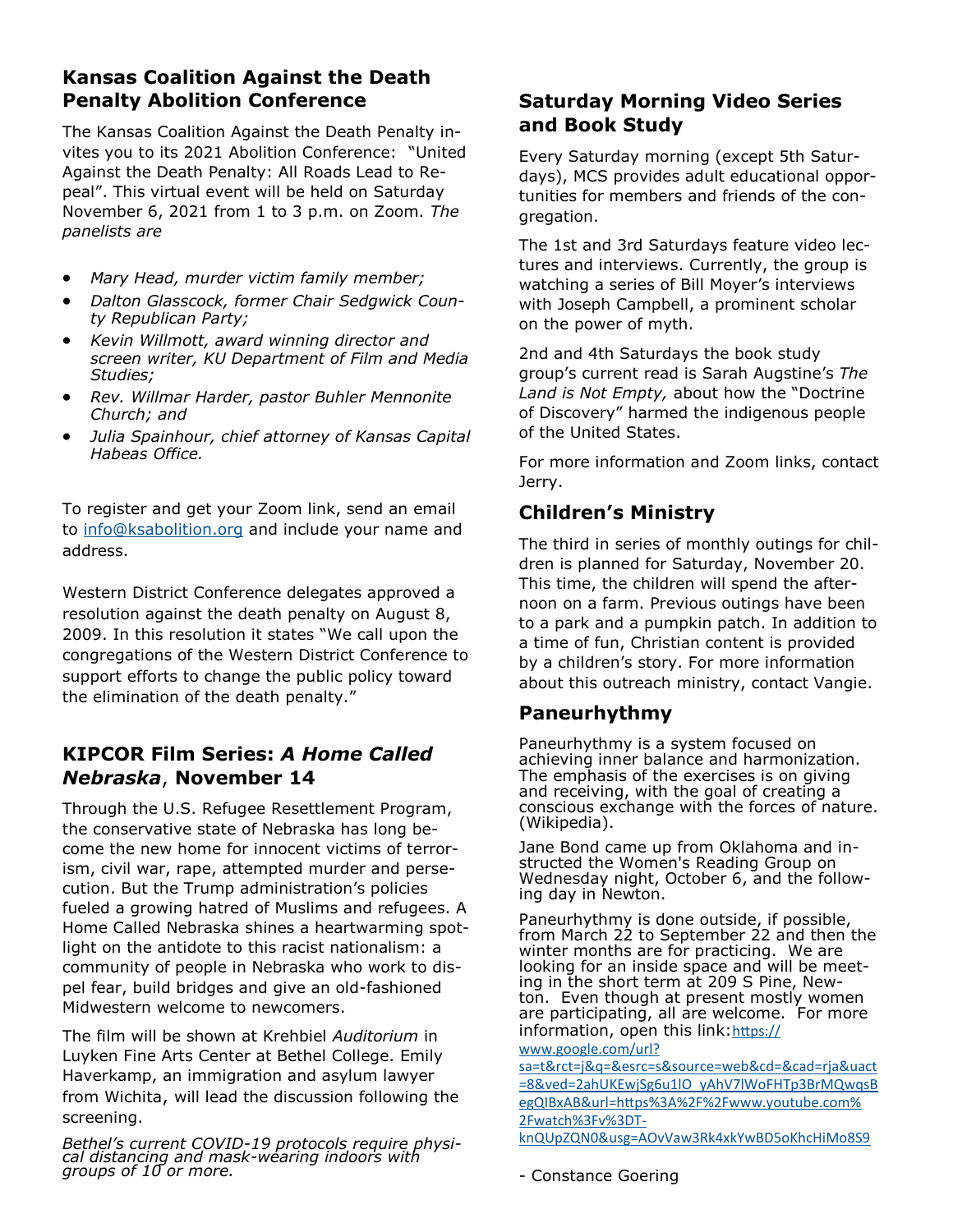### **Mennonite Church of the Servant Financial Narrative As of September 2021**

| We collected:                    |             |           |                 |
|----------------------------------|-------------|-----------|-----------------|
| Budget Offerings \$              |             | 31,772.76 |                 |
| <b>Designated Offerings</b>      |             |           |                 |
| <b>In-kind Donation</b>          |             | 163.00    |                 |
| Retreat                          |             | 68.00     |                 |
| <b>Sharing Fund Donations</b>    |             | 100.00    |                 |
| Total income                     |             |           | \$<br>32,103.76 |
| We spent offerings on:           |             |           |                 |
| <b>Conference Support</b>        | - \$        | 717.03    |                 |
| <b>Congregational Enrichment</b> |             | 618.12    |                 |
| Leadership                       |             | 24,696.00 |                 |
| <b>Meeting House</b>             |             | 8,235.65  |                 |
| <b>Operating Expense</b>         |             | 1,221.63  |                 |
| <b>Sharing Fund</b>              |             | 50.00     |                 |
| Retreat                          |             | 75.00     |                 |
| Total expense                    |             |           | (35,613.43)     |
| We paid down our loans           |             |           | (4,612.37)      |
| We spent more than we collected  | (8, 122.04) |           |                 |
|                                  |             |           |                 |
|                                  |             |           |                 |

|                              | <b>Sharing Fund</b> |         |        |
|------------------------------|---------------------|---------|--------|
| Balance at beginning of year |                     | 938.80  |        |
| Contributions from Everence  |                     |         |        |
| Contributions from members   |                     | 100.00  |        |
| Paid Out                     |                     | (50.00) |        |
| Balance                      |                     |         | 988.80 |

|                         | <b>Fund Balances</b> |           |           |
|-------------------------|----------------------|-----------|-----------|
| <b>Building Fund</b>    |                      | 1,483.79  |           |
|                         |                      | 988.80    |           |
| <b>Sharing Fund</b>     |                      |           |           |
| <b>Immigration Fund</b> |                      | 315.00    |           |
| <b>Operating Fund</b>   |                      | 19,241.21 |           |
| Cash in Bank            |                      |           | 22,028.80 |

|                      | <b>Building Equity</b> |              |           |
|----------------------|------------------------|--------------|-----------|
| <b>Building Cost</b> |                        | 163,034.28   |           |
| Owed to Everence     |                        | (66, 445.06) |           |
| Owed to WDC          |                        | (3,000.39)   |           |
| Equity in Building   |                        |              | 93,588.83 |